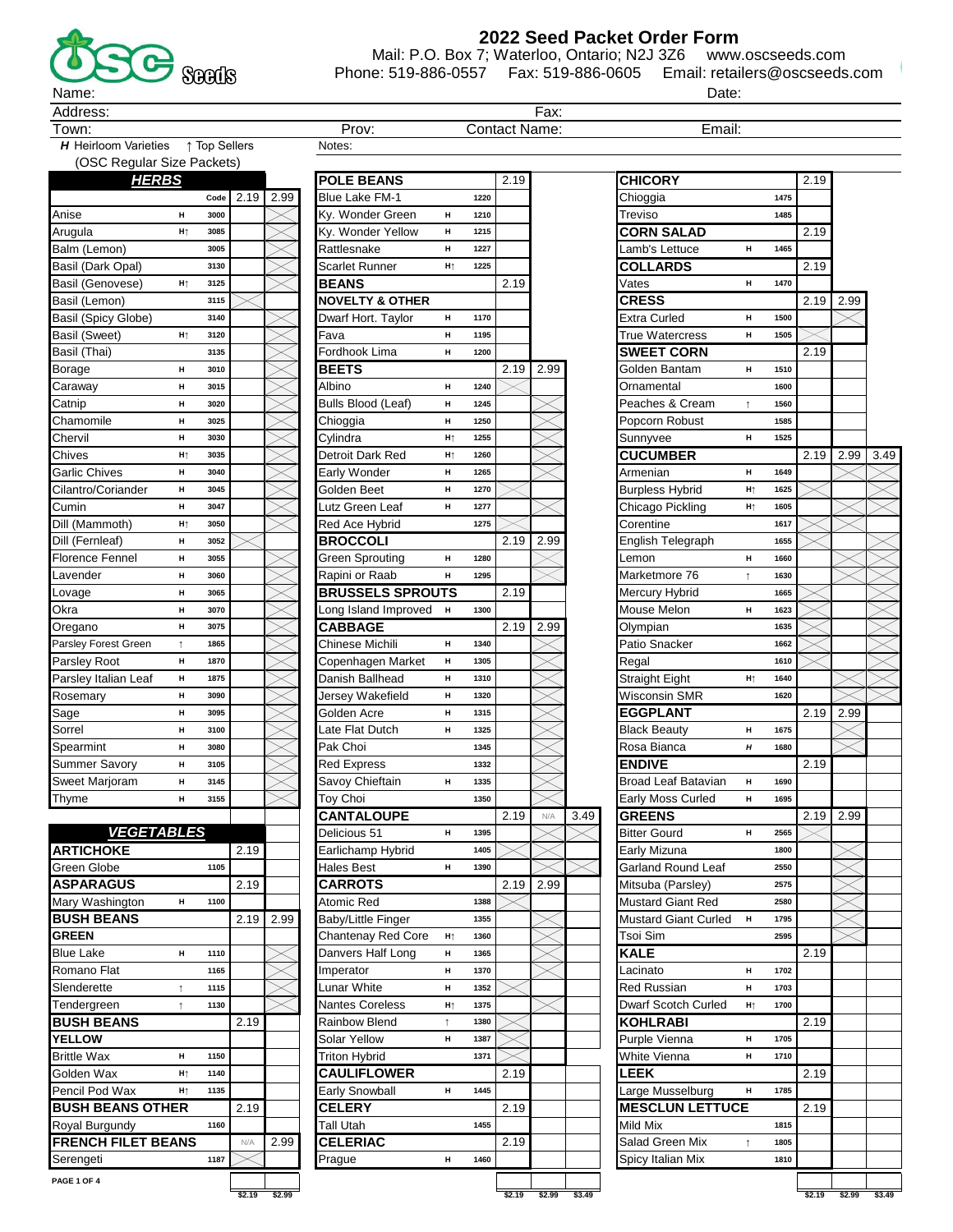

### **2022 Seed Packet Order Form**

Phone: 519-886-0557 Fax: 519-886-0605 Email: retailers@oscseeds.com Mail: P.O. Box 7; Waterloo, Ontario; N2J 3Z6 www.oscseeds.com

| Name:                 |                |      |        |        |                              | Town:                  |        |        |        | Date:                                |           |        |        |        |
|-----------------------|----------------|------|--------|--------|------------------------------|------------------------|--------|--------|--------|--------------------------------------|-----------|--------|--------|--------|
| <b>HEAD LETTUCE</b>   |                |      | 2.19   |        | <b>SALSA PEPPERS</b>         |                        | 2.19   |        |        | <b>WINTER SQUASH (cont'd)</b>        |           | 2.19   | 2.99   |        |
| Bibb                  | н              | 1745 |        |        | Anaheim                      | 1920                   |        |        |        | Sweet Potato/Delicata                | 2285      |        |        |        |
| <b>Buttercrunch</b>   | H <sub>1</sub> | 1750 |        |        | <b>PUMPKINS</b>              |                        | 2.19   | 2.99   | 3.49   | Table Queen Acorn<br>H <sub>1</sub>  | 2290      |        |        |        |
| Great Lakes           | н              | 1780 |        |        | Atlantic Giant               | 2015                   |        |        |        | <b>TOMATOES</b>                      |           | 2.19   | 2.99   | 3.49   |
| Iceberg               | н              | 1775 |        |        | Big Max                      | 2045                   |        |        |        | Aunt Ruby Ger. Green H               | 2370      |        |        |        |
| Little Gem            |                | 1771 |        |        | <b>Connecticut Field</b>     | н<br>2050              |        |        |        | Banana Leggs<br>н                    | 2375      |        |        |        |
| Prizehead             | H <sub>↑</sub> | 1755 |        |        | Fairytale                    | н<br>2021              |        |        |        | Beefsteak<br>н                       | 2330      |        |        |        |
| Romaine (Cos)         | H <sub>↑</sub> | 1770 |        |        | Hooligan Hybrid              | 2025                   |        |        |        | Better Boy Hybrid                    | 2305      |        |        |        |
| Romaine (Red)         |                | 1765 |        |        | Howden                       | н<br>2055              |        |        |        | <b>Big Beef Hybrid</b>               | 2310      |        |        |        |
| Special White Boston  | н              | 1760 |        |        | Jack Be Little               | 2030                   |        |        |        | <b>Black Cherry</b><br>н             | 2380      |        |        |        |
| Speckles              | н              | 1742 |        |        | Jack O'Lantern               | 2060                   |        |        |        | <b>Brandywine</b><br>н               | 2385      |        |        |        |
| <b>LEAF LETTUCE</b>   |                |      | 2.19   |        | Lumina PVP Hybrid            | 2035                   |        |        |        | Candyland                            | 2317      |        |        |        |
| Baby Leaf Blend       |                | 1715 |        |        | Neon Hybrid                  | 2080                   |        |        |        | Celebrity Hybrid                     | 2315      |        |        |        |
| Grand Rapids          | H              | 1720 |        |        | Pumpkin Patch Mix            | 2065                   |        |        |        | <b>Cherokee Purple</b><br>н          | 2390      |        |        |        |
| Lolla Rossa           |                | 1727 |        |        | Small Sugar Pie              | н<br>2070              |        |        |        | Golden Queen<br>н                    | 2340      |        |        |        |
| Ruby Red              |                | 1735 |        |        | <b>RADISH</b>                |                        | 2.19   | 2.99   |        | Honey Bunch Red                      | 2367      |        |        |        |
| Salad Bowl            | Ť.             | 1740 |        |        | <b>Cherry Belle</b>          | H <sub>Ť</sub><br>2085 |        |        |        | Husk/Ground Cherry                   | 2395      |        |        |        |
| Oakleaf               | н              | 1725 |        |        | China Rose Winter            | н<br>2125              |        |        |        | Old German<br>н                      | 2400      |        |        |        |
| <b>Red Oakleaf</b>    | н              | 1726 |        |        | China White Winter           | н<br>2130              |        |        |        | Patio Hybrid                         | 2320      |        |        |        |
| Outrageous Red        |                | 1741 |        |        | Early Scarlet Globe          | 2090<br>Ht             |        |        |        | Pink Ponderosa                       | 2345      |        |        |        |
| <b>MANGEL</b>         |                |      | 2.19   |        | Easter Egg II Hybrid         | 2145                   |        |        |        | Roma VF                              | 2360      |        |        |        |
| Red                   | н              | 1790 |        |        | French Breakfast             | н<br>2095              |        |        |        | Sweetie                              | 2350      |        |        |        |
| <b>ONIONS</b>         |                |      | 2.19   | 2.99   | Minowase Hybrid              | 2135                   |        |        |        | Tiny Tim<br>н                        | 2355      |        |        |        |
| Ailsa Craig           | н              | 1840 |        |        | Purple Plum                  | 2105                   |        |        |        | Tomatillo Toma Verde                 | 2405      |        |        |        |
| Early Yellow Globe    | н              | 1820 |        |        | Round Black Spanish          | 2140<br>H              |        |        |        | WATERMELON                           |           | 2.19   |        |        |
| Norstar Hybrid        |                | 1833 |        |        | Sparkler White-Tipped н      | 2115                   |        |        |        | <b>Crimson Sweet</b>                 | 2410      |        |        |        |
| <b>Red Globe</b>      | н              | 1825 |        |        | White Icicle                 | н<br>2120              |        |        |        | Sugar Baby                           | 2415      |        |        |        |
| Sweet Spanish Utah    |                | 1860 |        |        | RUTABAGA                     |                        | 2.19   |        |        |                                      |           |        |        |        |
| Walla Walla           |                | 1835 |        |        | Laurentian                   | н<br>2150              |        |        |        |                                      |           | \$2.19 | \$2.99 | \$3.49 |
| Southport Bunching    | H              | 1830 |        |        | <b>SUMMER TURNIP</b>         |                        | 2.19   |        |        |                                      |           |        |        |        |
| White Gem Hybrid      |                | 1832 |        |        | Purple Top W. Globe          | н<br>2160              |        |        |        |                                      |           |        |        |        |
| <b>White Pickling</b> |                | 1845 |        |        | <b>SALSIFY</b>               |                        | 2.19   |        |        |                                      |           |        |        |        |
| White Sweet Spanish   |                | 1850 |        |        | Mamm. Sandwich               | 2165<br>н              |        |        |        | <b>OSC SEED TAPE</b>                 |           |        | 4.49   |        |
| <b>PEANUT</b>         |                |      |        | 2.99   | <b>SPINACH</b>               |                        | 2.19   | 2.99   |        | <b>Beet Nobel</b>                    | 1000      |        |        |        |
| Valencia              |                | 1885 |        |        | Bloomsdale                   | H <sub>1</sub><br>2185 |        |        |        | Carrot Mercurio                      | 1005      |        |        |        |
| <b>PEAS</b>           |                |      | 2.19   |        | New Zealand                  | н<br>2190              |        |        |        | Lettuce Salad Bowl                   | 1010      |        |        |        |
| Green Arrow           | н              | 1970 |        |        | Perpetual                    | н<br>2202              |        |        |        | Mesclun Mix                          | 1012      |        |        |        |
| Homesteader           | н              | 1975 |        |        | <b>SWISS CHARD</b>           |                        | 2.19   | 2.99   |        | Radish Cherry Belle                  | 1015      |        |        |        |
| Laxtons Progress 9    | н              | 1980 |        |        | Bright Lights                | 2170                   |        |        |        | Spinach Viking                       | 1020      |        |        |        |
| Little Marvel         | н              | 1985 |        |        | Fantasia                     | 2182                   |        |        |        |                                      |           |        |        |        |
| Oregon Sugar Snow     |                | 2000 |        |        | Fordhook                     | H <sub>1</sub><br>2175 |        |        |        |                                      |           |        | 4.49   |        |
| Little Purple Snow    | N              | 2007 |        |        | Peppermint                   | 2172                   |        |        |        |                                      |           |        |        |        |
| Sugar Snap            |                | 2010 |        |        | Rhubarb Chard                | н<br>2180              |        |        |        | <b>VEGETABLE KIT</b>                 |           |        | 11.99  |        |
| Little Crunch Snap    | N              | 2012 |        |        | <b>SUMMER SQUASH</b>         |                        | 2.19   | 2.99   |        | Vegetable Starter Kit                |           |        |        |        |
| <b>HOT PEPPERS</b>    |                |      | 2.19   | 2.99   | Early White Scallop          | н<br>2205              |        |        |        |                                      |           |        |        |        |
| Caribbean Red         |                | 1921 |        |        | Golden Crookneck             | 2220                   |        |        |        |                                      |           |        |        |        |
| Durango               | N              | 1928 |        |        | Spaghetti                    | н<br>2230              |        |        |        |                                      |           |        |        |        |
| Habanero              |                | 1936 |        |        | Vegetable Marrow             | н<br>2240              |        |        |        | <b>VEGETABLE SEED PACKET</b>         |           |        |        |        |
| Long Red Cayenne      | н              | 1935 |        |        | Sebring Golden Zucchin       | 2215                   |        |        |        |                                      |           |        |        |        |
| Mexican Mix           |                | 1922 |        |        | <b>Total Eclipse Scallop</b> | 2237<br>N              |        |        |        | <b>TOTALS</b>                        |           |        |        |        |
| Jalapeno              |                | 1930 |        |        | Zucchini                     | 2245<br>H              |        |        |        | Vegetables                           | @ \$2.19  |        |        |        |
| <b>Red Cherry</b>     | н              | 1938 |        |        | <b>WINTER SQUASH</b>         |                        | 2.19   | 2.99   |        | Vegetables                           | @ \$2.99  |        |        |        |
| Serrano               | н              | 1937 |        |        | <b>Blue Magic Hybrid</b>     | 2292                   |        |        |        | Vegetables                           | @ \$3.49  |        |        |        |
| <b>SWEET PEPPERS</b>  |                |      | 2.19   | 2.99   | Bon Bon Hybrid               | 2250                   |        |        |        | Vegetables                           | @ \$3.99  |        |        |        |
| Calwonder             | н              | 1945 |        |        | <b>Burgess Buttercup</b>     | 2255<br>H              |        |        |        | Seed Tape                            | @ \$4.49  |        |        |        |
| Golden Calwonder      |                | 1950 |        |        | Butternut                    | H<br>2260              |        |        |        | Vegetable Kit                        | @ \$11.99 |        |        |        |
| Encore                | N              | 1943 |        |        | Celebration                  | 2300                   |        |        |        |                                      |           |        |        |        |
| Gypsy Hybrid          |                | 1890 |        |        | Green Hubbard                | н<br>2265              |        |        |        |                                      |           |        |        |        |
| Marconi Rosso         |                | 1895 |        |        | Guatemalan Blue              | н<br>2282              |        |        |        |                                      |           |        |        |        |
| Pimento               | н              | 1905 |        |        | Marina de Chioggia           | н<br>2270              |        |        |        |                                      |           |        |        |        |
| Summer Red Hybrid     |                | 1955 |        |        | Sunshine                     | 2275                   |        |        |        | Additional Order Forms Available at  |           |        |        |        |
| Cubanelle             |                | 1910 |        |        | Sweet Dumpling               | 2280                   |        |        |        | www.oscseeds.com/resources/retailers |           |        |        |        |
| PAGE 2 OF 4           |                |      |        |        |                              |                        |        |        |        |                                      |           |        |        |        |
|                       |                |      | \$2.19 | \$2.99 |                              |                        | \$2.19 | \$2.99 | \$3.49 |                                      |           |        |        |        |

|                               | Date:          |      |      |      |      |
|-------------------------------|----------------|------|------|------|------|
| <b>WINTER SQUASH (cont'd)</b> |                |      | 2.19 | 2.99 |      |
| Sweet Potato/Delicata         |                | 2285 |      |      |      |
| <b>Table Queen Acorn</b>      | H <sub>1</sub> | 2290 |      |      |      |
| <b>TOMATOES</b>               |                |      | 2.19 | 2.99 | 3.49 |
| Aunt Ruby Ger. Green          | н              | 2370 |      |      |      |
| Banana Leggs                  | н              | 2375 |      |      |      |
| <b>Beefsteak</b>              | н              | 2330 |      |      |      |
| Better Boy Hybrid             |                | 2305 |      |      |      |
| <b>Big Beef Hybrid</b>        |                | 2310 |      |      |      |
| <b>Black Cherry</b>           | н              | 2380 |      |      |      |
| Brandywine                    | н              | 2385 |      |      |      |
| Candyland                     |                | 2317 |      |      |      |
| <b>Celebrity Hybrid</b>       |                | 2315 |      |      |      |
| <b>Cherokee Purple</b>        | н              | 2390 |      |      |      |
| Golden Queen                  | н              | 2340 |      |      |      |
| Honey Bunch Red               |                | 2367 |      |      |      |
| Husk/Ground Cherry            |                | 2395 |      |      |      |
| Old German                    | н              | 2400 |      |      |      |
| Patio Hybrid                  |                | 2320 |      |      |      |
| Pink Ponderosa                |                | 2345 |      |      |      |
| Roma VF                       |                | 2360 |      |      |      |
| Sweetie                       |                | 2350 |      |      |      |
| <b>Tiny Tim</b>               | н              | 2355 |      |      |      |
| Tomatillo Toma Verde          |                | 2405 |      |      |      |
| <b>WATERMELON</b>             |                |      | 2.19 |      |      |
| <b>Crimson Sweet</b>          |                | 2410 |      |      |      |
| Sugar Baby                    |                | 2415 |      |      |      |
|                               |                |      |      |      |      |

| OSC SEED TAPE          |      |  |  |  |  |  |  |  |  |  |
|------------------------|------|--|--|--|--|--|--|--|--|--|
| <b>Beet Nobel</b>      | 1000 |  |  |  |  |  |  |  |  |  |
| <b>Carrot Mercurio</b> | 1005 |  |  |  |  |  |  |  |  |  |
| Lettuce Salad Bowl     | 1010 |  |  |  |  |  |  |  |  |  |
| <b>Mesclun Mix</b>     | 1012 |  |  |  |  |  |  |  |  |  |
| Radish Cherry Belle    | 1015 |  |  |  |  |  |  |  |  |  |
| Spinach Viking         | 1020 |  |  |  |  |  |  |  |  |  |
|                        |      |  |  |  |  |  |  |  |  |  |

| <i><b>VEGETABLE KIT</b></i> | 11.99 |
|-----------------------------|-------|
| egetable Starter Kit        |       |

|                  | <b>VEGETABLE SEED PACKET</b><br><b>TOTALS</b> |  |
|------------------|-----------------------------------------------|--|
| Vegetables       | @ \$2.19                                      |  |
| Vegetables       | @ \$2.99                                      |  |
| Vegetables       | @ \$3.49                                      |  |
| Vegetables       | @ \$3.99                                      |  |
| <b>Seed Tape</b> | @54.49                                        |  |
| Vegetable Kit    | @ \$11.99                                     |  |

**PAGE 2 OF 4**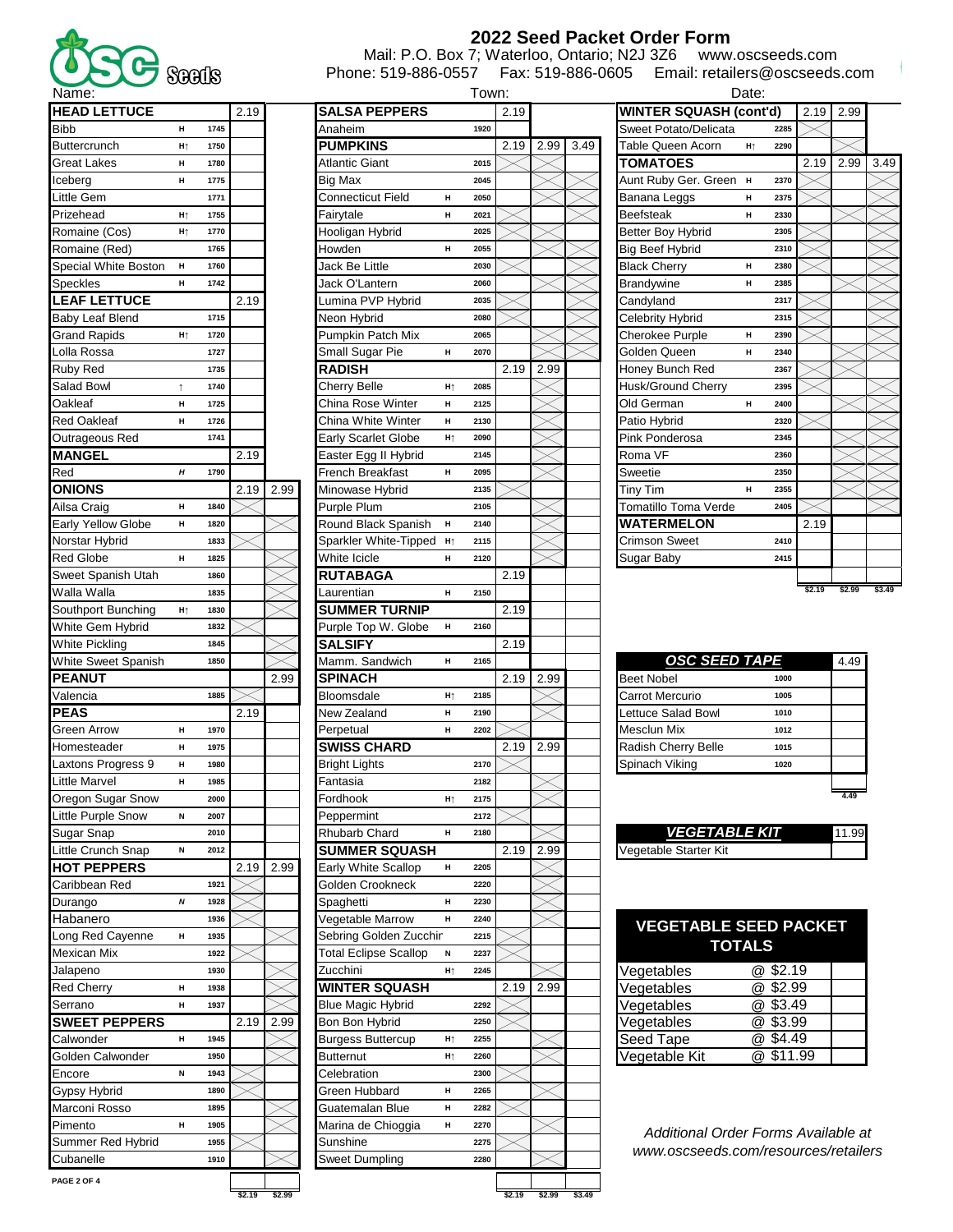# Soods

# **2022 Seed Packet Order Form**

Mail: P.O. Box 7; Waterloo, Ontario; N2J 3Z6 www.oscseeds.com Phone: 519-886-0557 Fax: 519-886-0605 Email: retailers@oscseeds.com

| <b>ANNUAL FLOWERS</b>                    |      |      |      | <b>EVERLASTINGS</b>             |      | 2.19   |        |        | <b>MARIGOLD (cont'd)</b>           |      |
|------------------------------------------|------|------|------|---------------------------------|------|--------|--------|--------|------------------------------------|------|
| <b>ALYSSUM</b>                           |      | 2.19 |      | Mixture                         | 5217 |        |        |        | Sparky                             | 5665 |
|                                          | 5005 |      |      | <b>EUCALYPTUS</b>               |      | N/A    | N/A    | 3.99   | <b>Yellow Treasure</b>             | 5645 |
| Carpet of Snow                           | 5010 |      |      |                                 | 5210 |        |        |        | <b>MIGNONETTE</b>                  |      |
| <b>Royal Carpet</b><br><b>AMARANTHUS</b> |      | 2.19 |      | Silver Drop<br><b>EUPHORBIA</b> |      | 2.19   |        |        | <b>Sweet Scented</b>               | 5720 |
| Love-Lies-Bleeding                       | 5020 |      |      | Summer Icicle                   | 5215 |        |        |        | <b>MONARDA</b>                     |      |
| <b>ANN. CUTFLOWER</b>                    |      | 2.19 | 2.99 | <b>FLOWER. CABBAGE</b>          |      | 2.19   |        |        | Lemon Mint                         | 5725 |
| <b>Cutflower Mixture</b>                 | 5025 |      |      | Flowering Cabbage               | 5220 |        |        |        | <b>IMOONFLOWER</b>                 |      |
| <b>Blue Splendor</b>                     | 5026 |      |      | <b>FLOWERING KALE</b>           |      | 2.19   |        |        | Ipomoea Alba                       | 5755 |
| <b>ASTERS</b>                            |      | 2.19 |      | <b>Flowering Kale</b>           | 5225 |        |        |        | <b>MORNING GLORY</b>               |      |
| Giant Crego Mix                          | 5030 |      |      | <b>FLOWERING TOBACCO</b>        |      | 2.19   | 2.99   |        | <b>Crimson Rambler</b>             | 5730 |
| Powderpuff                               | 5035 |      |      | Only the Lonely                 | 5227 |        |        |        | <b>Flying Saucers</b>              | 5740 |
| <b>BACH. BUTTONS</b>                     |      | 2.19 |      | <b>Sensation Mix</b>            | 5825 |        |        |        | Grandpa Ott                        | 5745 |
| Jubilee Gem                              | 5040 |      |      | <b>FOUR O'CLOCK</b>             |      | 2.19   |        |        | Heavenly Blue                      | 5750 |
| <b>OSC Mixture</b>                       | 5045 |      |      | Marvel of Peru Mix              | 5230 |        |        |        | Milky Way                          | 5765 |
| <b>BALSAM</b>                            |      | 2.19 |      | Rose                            | 5240 |        |        |        | <b>Mixed Colours</b><br>$\uparrow$ | 5770 |
| <b>Brilliant Mix</b>                     | 5050 |      |      | Yellow                          | 5235 |        |        |        | <b>Pearly Gates</b>                | 5775 |
| <b>BELLS OF IRELAND</b>                  |      | 2.19 |      | <b>GAZANIA</b>                  |      | N/A    | 2.99   |        | <b>NASTURTIUM</b>                  |      |
| Green Bells                              | 5065 |      |      | Sunshine Hybrid                 | 5250 |        |        |        | <b>Climbing Mix</b>                | 5800 |
| <b>CALENDULA</b>                         |      | 2.19 |      | <b>GAILLADRIA</b>               |      | 2.19   |        |        | Dwarf Jewel<br>$\uparrow$          | 5780 |
| Pacific Beauty Mixed                     | 5080 |      |      | Picta Double                    | 5245 |        |        |        | Empress of India                   | 5785 |
| <b>CALIFORNIA POPPY</b>                  |      | 2.19 |      |                                 |      |        |        |        | Out of Africa                      | 5790 |
| Eschscholzia                             | 5090 |      |      |                                 |      | \$2.19 | \$2.99 | 3.99   | Peach Melba                        | 5795 |
| <b>Mission Bells Mix</b><br>N            | 5097 |      |      |                                 |      |        |        |        | Phoenix                            | 5807 |
| <b>CACTUS</b>                            |      | N/A  | 2.99 | <b>GERANIUM</b>                 |      | N/A    | N/A    | 3.99   | Whirlybird                         | 5805 |
| <b>Mixed Cactus</b>                      | 5075 |      |      | <b>Maverick Mixed</b>           | 5275 |        |        |        | <b>NEMOPHILA</b>                   |      |
| <b>CANARY CREEPER</b>                    |      | N/A  | 2.99 | <b>Maverick Pink</b>            | 5285 |        |        |        | <b>Baby Blue Eyes</b>              | 5820 |
| Tropaeolum                               | 5100 |      |      | <b>Maverick Red</b>             | 5290 |        |        |        | <b>ORNAMENTAL GRASS</b>            |      |
| <b>CANDYTUFT</b>                         |      | 2.19 |      | Maverick Salmon                 | 5295 |        |        |        | Angels Hair                        | 7010 |
| Fairy Mix                                | 5105 |      |      | <b>Maverick White</b>           | 5310 |        |        |        | Annual Mix                         | 7005 |
| <b>CYNOGLOSSUM</b>                       |      | 2.19 |      |                                 |      |        |        |        | <b>Blue Fescue</b>                 | 7015 |
| Forget-Me-Not                            | 5190 |      |      |                                 |      |        |        | \$3.99 | <b>Bunny Tails</b>                 | 7025 |
| DAHLIA                                   |      | 2.19 |      | <b>GODETIA</b>                  |      | 2.19   |        |        | Pampus Plume White                 | 7040 |
| Unwins Dwarf                             | 5195 |      |      | Azalea Mixture                  | 5325 |        |        |        | Pampus Plume Pink                  | 7045 |
| <b>AFRICAN DAISY</b>                     |      | 2.19 |      | <b>GOMPHRENA</b>                |      | N/A    | 2.99   |        | <b>PANSY</b>                       |      |
| Aurantica Hybrid                         | 5200 |      |      | <b>Mixture</b>                  | 5330 |        |        |        | <b>Super Swiss Giant</b>           | 5885 |
| <b>DIANTHUS</b>                          |      | 2.19 |      | <b>GOURDS</b>                   |      | 2.19   |        |        |                                    |      |
| Chinensis Dbl. Mix                       | 5205 |      |      | Birdhouse/Bottle                | 5335 |        |        |        |                                    |      |
| <b>CARDINAL CLIMBER</b>                  |      | N/A  | 2.99 | Caveman's Club                  | 5337 |        |        |        |                                    |      |
| Ipomoea Quamoclit                        | 5110 |      |      | Crown of Thorns                 | 5340 |        |        |        | <b>PETUNIA</b>                     |      |
| <b>CARNATION</b>                         |      | 2.19 |      | Luffa                           | 5345 |        |        |        | Picobella Mixed                    | 5940 |
| Chabauds                                 | 6395 |      |      | Ornamental Mix                  | 5355 |        |        |        | <b>Blue Wave</b>                   | 5970 |
| <b>CATGRASS</b>                          |      | 2.19 |      | Speckled Swan                   | 5336 |        |        |        | Lavender Wave                      | 5975 |
| Common                                   | 6700 |      |      | GYPSOPHILA                      |      | 2.19   |        |        | Pink Wave                          | 5980 |
| <b>CELOSIA</b>                           |      | 2.19 |      | Covent Garden                   | 5360 |        |        |        | <b>Purple Wave</b>                 | 5985 |
| Plumosa                                  | 5120 |      |      | <b>HELIOTROPE</b>               |      | N/A    | 2.99   |        | <b>Tidal Wave Silver</b>           | 5995 |
| <b>CHRYSANTHEMUM</b>                     |      | 2.19 |      | Marine                          | 5375 |        |        |        |                                    |      |
| Formula Mixed                            | 5185 |      |      | <b>IMPATIENS</b>                |      | N/A    | 2.99   |        |                                    |      |
| CINERARIA                                |      | 2.19 |      | Choice Mix F2                   | 5550 |        |        |        |                                    |      |
| <b>Dusty Miller</b>                      | 5125 |      |      | <b>LARKSPUR</b>                 |      | 2.19   |        |        | PETUNIA                            |      |
| <b>CLARKIA</b>                           |      | 2.19 |      | <b>Imperial Mix</b>             | 5565 |        |        |        | <b>Dwarf Bedding Mix</b>           | 6000 |
| Double Mix                               | 5130 |      |      | AVATERA                         |      | 2.19   |        |        | <b>PHLOX</b>                       |      |
| <b>COLEUS</b>                            |      | 2.19 |      | _oveliness                      | 5575 |        |        |        | Drummondi Mix                      | 6005 |
| Rainbow Mix                              | 5140 |      |      | Mixed Colours                   | 5570 |        |        |        | <b>POLE BEAN</b>                   |      |
| <b>COSMOS</b>                            |      | 2.19 | 2.99 | Mont Blanc                      | 5580 |        |        |        | Scarlet Runner                     | 1225 |
| Bright Lights                            | 5150 |      |      | <b>LOBELIA</b>                  |      | 2.19   |        |        | <b>POPPY</b>                       |      |
| Carpet Formula Mix                       | 5155 |      |      | Cascade Mix                     | 5585 |        |        |        | Double Shirley                     | 6010 |
| Cosimo                                   | 5152 |      |      | <b>Trailing Sapphire</b>        | 5595 |        |        |        | Red Corn (Flanders)                | 6015 |
| Sensation Mix                            | 5160 |      |      | <b>MARIGOLD</b>                 |      | 2.19   |        |        | <b> PORTULACA</b>                  |      |
| <b>Sensation Pink</b>                    | 5165 |      |      | Crackerjack Mix                 | 5640 |        |        |        | Double Mix                         | 6020 |
| <b>Sensation White</b>                   | 5175 |      |      | Dwarf French Petite             | 5650 |        |        |        | <b>ROCKERY PLANTS</b>              |      |

| Name:                    |      |      |      | Date:                    |      |      |      |      |                          |      |      |      |
|--------------------------|------|------|------|--------------------------|------|------|------|------|--------------------------|------|------|------|
| <b>ANNUAL FLOWERS</b>    |      |      |      | <b>EVERLASTINGS</b>      |      | 2.19 |      |      | <b>MARIGOLD (cont'd)</b> |      | 2.19 |      |
| <b>ALYSSUM</b>           |      | 2.19 |      | Mixture                  | 5217 |      |      |      | Sparky                   | 5665 |      |      |
| Carpet of Snow           | 5005 |      |      | <b>EUCALYPTUS</b>        |      | N/A  | N/A  | 3.99 | <b>Yellow Treasure</b>   | 5645 |      |      |
| Royal Carpet             | 5010 |      |      | Silver Drop              | 5210 |      |      |      | <b>MIGNONETTE</b>        |      | 2.19 |      |
| <b>AMARANTHUS</b>        |      | 2.19 |      | <b>EUPHORBIA</b>         |      | 2.19 |      |      | <b>Sweet Scented</b>     | 5720 |      |      |
| Love-Lies-Bleeding       | 5020 |      |      | Summer Icicle            | 5215 |      |      |      | <b>MONARDA</b>           |      | N/A  | 2.99 |
| <b>ANN. CUTFLOWER</b>    |      | 2.19 | 2.99 | <b>FLOWER, CABBAGE</b>   |      | 2.19 |      |      | Lemon Mint               | 5725 |      |      |
| <b>Cutflower Mixture</b> | 5025 |      |      | <b>Flowering Cabbage</b> | 5220 |      |      |      | <b>MOONFLOWER</b>        |      | N/A  | 2.99 |
| <b>Blue Splendor</b>     | 5026 |      |      | <b>FLOWERING KALE</b>    |      | 2.19 |      |      | Ipomoea Alba             | 5755 |      |      |
| <b>ASTERS</b>            |      | 2.19 |      | <b>Flowering Kale</b>    | 5225 |      |      |      | <b>MORNING GLORY</b>     |      | 2.19 |      |
| Giant Crego Mix          | 5030 |      |      | <b>FLOWERING TOBACCO</b> |      | 2.19 | 2.99 |      | <b>Crimson Rambler</b>   | 5730 |      |      |
| Powderpuff               | 5035 |      |      | Only the Lonely          | 5227 |      |      |      | <b>Flying Saucers</b>    | 5740 |      |      |
| <b>BACH. BUTTONS</b>     |      | 2.19 |      | <b>Sensation Mix</b>     | 5825 |      |      |      | Grandpa Ott              | 5745 |      |      |
| Jubilee Gem              | 5040 |      |      | <b>FOUR O'CLOCK</b>      |      | 2.19 |      |      | <b>Heavenly Blue</b>     | 5750 |      |      |
| <b>OSC Mixture</b>       | 5045 |      |      | Marvel of Peru Mix       | 5230 |      |      |      | Milky Way                | 5765 |      |      |
| <b>BALSAM</b>            |      | 2.19 |      | Rose                     | 5240 |      |      |      | <b>Mixed Colours</b>     | 5770 |      |      |
| <b>Brilliant Mix</b>     | 5050 |      |      | Yellow                   | 5235 |      |      |      | <b>Pearly Gates</b>      | 5775 |      |      |
| <b>BELLS OF IRELAND</b>  |      | 2.19 |      | <b>GAZANIA</b>           |      | N/A  | 2.99 |      | <b>NASTURTIUM</b>        |      | 2.19 |      |
| Green Bells              | 5065 |      |      | Sunshine Hybrid          | 5250 |      |      |      | <b>Climbing Mix</b>      | 5800 |      |      |
| <b>CALENDULA</b>         |      | 2.19 |      | <b>GAILLADRIA</b>        |      | 2.19 |      |      | <b>Dwarf Jewel</b>       | 5780 |      |      |
| Pacific Beauty Mixed     | 5080 |      |      | Picta Double             | 5245 |      |      |      | <b>Empress of India</b>  | 5785 |      |      |
| <b>CALIFORNIA POPPY</b>  |      | 2.19 |      |                          |      |      |      |      | Out of Africa            | 5790 |      |      |
|                          |      |      |      |                          |      |      |      |      |                          |      |      |      |

| אוואו טווטטו וטוטטונ  | ---- |               |      |                       |      |     |     |      | אווושטוו וו              | ---- |      |      |
|-----------------------|------|---------------|------|-----------------------|------|-----|-----|------|--------------------------|------|------|------|
| <b>CACTUS</b>         |      | N/A           | 2.99 | <b>IGERANIUM</b>      |      | N/A | N/A | 3.99 | Whirlybird               | 5805 |      |      |
| Mixed Cactus          | 5075 |               |      | <b>Maverick Mixed</b> | 5275 |     |     |      | <b>INEMOPHILA</b>        |      | 2.19 |      |
| <b>CANARY CREEPER</b> |      | N/A           | 2.99 | <b>Maverick Pink</b>  | 5285 |     |     |      | <b>Baby Blue Eyes</b>    | 5820 |      |      |
| Tropaeolum            | 5100 |               |      | Maverick Red          | 5290 |     |     |      | <b>IORNAMENTAL GRASS</b> |      | N/F  | 2.99 |
| <b>CANDYTUFT</b>      |      | 2.19          |      | Maverick Salmon       | 5295 |     |     |      | Angels Hair              | 7010 |      |      |
| Fairy Mix             | 5105 |               |      | Maverick White        | 5310 |     |     |      | Annual Mix               | 7005 |      |      |
| A1111A11A11A111111    |      | $\sim$ $\sim$ |      |                       |      |     |     |      | . .                      |      |      |      |

| Forget-Me-Not           | 5190 |      |      |                            |      |      |      | <b>Bunny Lails</b>                  | 7025 |        |        |
|-------------------------|------|------|------|----------------------------|------|------|------|-------------------------------------|------|--------|--------|
| <b>DAHLIA</b>           |      | 2.19 |      | <b>GODETIA</b>             |      | 2.19 |      | Pampus Plume White                  | 7040 |        |        |
| <b>Unwins Dwarf</b>     | 5195 |      |      | Azalea Mixture             | 5325 |      |      | Pampus Plume Pink                   | 7045 |        |        |
| <b>AFRICAN DAISY</b>    |      | 2.19 |      | <b>GOMPHRENA</b>           |      | N/A  | 2.99 | <b>PANSY</b>                        |      | N/A    | 2.99   |
| Aurantica Hybrid        | 5200 |      |      | Mixture                    | 5330 |      |      | <b>Super Swiss Giant</b>            | 5885 |        |        |
| <b>DIANTHUS</b>         |      | 2.19 |      | <b>GOURDS</b>              |      | 2.19 |      |                                     |      |        |        |
| Chinensis Dbl. Mix      | 5205 |      |      | <b>Birdhouse/Bottle</b>    | 5335 |      |      |                                     |      | \$2.19 | \$2.99 |
| <b>CARDINAL CLIMBER</b> |      | N/A  | 2.99 | Caveman's Club             | 5337 |      |      |                                     |      |        |        |
| Ipomoea Quamoclit       | 5110 |      |      | Crown of Thorns            | 5340 |      |      | <b>PETUNIA</b>                      |      | 3.99   | 5.99   |
| <b>CARNATION</b>        |      | 2.19 |      | Luffa                      | 5345 |      |      | Picobella Mixed                     | 5940 |        |        |
| Chabauds                | 6395 |      |      | <b>Ornamental Mix</b>      | 5355 |      |      | <b>Blue Wave</b>                    | 5970 |        |        |
| <b>CATGRASS</b>         |      | 2.19 |      | Speckled Swan              | 5336 |      |      | Lavender Wave                       | 5975 |        |        |
| Common                  | 6700 |      |      | <b>GYPSOPHILA</b>          |      | 2.19 |      | Pink Wave                           | 5980 |        |        |
| <b>CELOSIA</b>          |      | 2.19 |      | <b>Covent Garden</b>       | 5360 |      |      | <b>Purple Wave</b>                  | 5985 |        |        |
| Plumosa                 | 5120 |      |      | <b>HELIOTROPE</b>          |      | N/A  | 2.99 | <b>Tidal Wave Silver</b>            | 5995 |        |        |
| <b>CHRYSANTHEMUM</b>    |      | 2.19 |      | Marine                     | 5375 |      |      |                                     |      |        |        |
| Formula Mixed           | 5185 |      |      | <b>IMPATIENS</b>           |      | N/A  | 2.99 |                                     |      | 3.99   | \$5.99 |
| <b>CINERARIA</b>        |      | 2.19 |      | Choice Mix F2              | 5550 |      |      |                                     |      |        |        |
| <b>Dusty Miller</b>     | 5125 |      |      | <b>LARKSPUR</b>            |      | 2.19 |      | <b>PETUNIA</b>                      |      | 2.19   |        |
| <b>CLARKIA</b>          |      | 2.19 |      | <b>Imperial Mix</b>        | 5565 |      |      | <b>Dwarf Bedding Mix</b>            | 6000 |        |        |
| Double Mix              | 5130 |      |      | LAVATERA                   |      | 2.19 |      | <b>PHLOX</b>                        |      | 2.19   |        |
| <b>COLEUS</b>           |      | 2.19 |      | Loveliness                 | 5575 |      |      | Drummondi Mix                       | 6005 |        |        |
| <b>Rainbow Mix</b>      | 5140 |      |      | <b>Mixed Colours</b>       | 5570 |      |      | <b>POLE BEAN</b>                    |      | 2.19   |        |
| <b>COSMOS</b>           |      | 2.19 | 2.99 | Mont Blanc                 | 5580 |      |      | <b>Scarlet Runner</b><br>$\uparrow$ | 1225 |        |        |
| <b>Bright Lights</b>    | 5150 |      |      | <b>LOBELIA</b>             |      | 2.19 |      | <b>POPPY</b>                        |      | 2.19   |        |
| Carpet Formula Mix      | 5155 |      |      | Cascade Mix                | 5585 |      |      | Double Shirley                      | 6010 |        |        |
| Cosimo                  | 5152 |      |      | <b>Trailing Sapphire</b>   | 5595 |      |      | Red Corn (Flanders)                 | 6015 |        |        |
| <b>Sensation Mix</b>    | 5160 |      |      | <b>MARIGOLD</b>            |      | 2.19 |      | <b>PORTULACA</b>                    |      | 2.19   |        |
| <b>Sensation Pink</b>   | 5165 |      |      | Crackerjack Mix            | 5640 |      |      | Double Mix                          | 6020 |        |        |
| <b>Sensation White</b>  | 5175 |      |      | <b>Dwarf French Petite</b> | 5650 |      |      | <b>ROCKERY PLANTS</b>               |      | 2.19   |        |
|                         |      |      |      | <b>Petite Yellow</b>       | 5655 |      |      | <b>Annual Mix</b>                   | 6030 |        |        |
| PAGE 3 OF 4             |      |      |      |                            |      |      |      |                                     |      |        |        |
|                         |      |      |      |                            |      |      |      |                                     |      |        |        |

| Date:                     |      |        |        |
|---------------------------|------|--------|--------|
| MARIGOLD (cont'd)         |      | 2.19   |        |
| Sparky                    | 5665 |        |        |
| Yellow Treasure           | 5645 |        |        |
| <b>MIGNONETTE</b>         |      | 2.19   |        |
| <b>Sweet Scented</b>      | 5720 |        |        |
| <b>MONARDA</b>            |      | N/A    | 2.99   |
| Lemon Mint                | 5725 |        |        |
| <b>MOONFLOWER</b>         |      | N/A    | 2.99   |
| Ipomoea Alba              | 5755 |        |        |
| <b>MORNING GLORY</b>      |      | 2.19   |        |
| Crimson Rambler           | 5730 |        |        |
| <b>Flying Saucers</b>     | 5740 |        |        |
| Grandpa Ott               | 5745 |        |        |
| <b>Heavenly Blue</b><br>Ť | 5750 |        |        |
| Milky Way                 | 5765 |        |        |
| <b>Mixed Colours</b><br>Ť | 5770 |        |        |
| <b>Pearly Gates</b>       | 5775 |        |        |
| <b>NASTURTIUM</b>         |      | 2.19   |        |
| <b>Climbing Mix</b>       | 5800 |        |        |
| <b>Dwarf Jewel</b><br>Ť   | 5780 |        |        |
| <b>Empress of India</b>   | 5785 |        |        |
| Out of Africa             | 5790 |        |        |
| Peach Melba               | 5795 |        |        |
| Phoenix                   | 5807 |        |        |
| Whirlybird                | 5805 |        |        |
| <b>NEMOPHILA</b>          |      | 2.19   |        |
| <b>Baby Blue Eyes</b>     | 5820 |        |        |
| <b>ORNAMENTAL GRASS</b>   |      | N/A    | 2.99   |
| Angels Hair               | 7010 |        |        |
| Annual Mix                | 7005 |        |        |
| <b>Blue Fescue</b>        | 7015 |        |        |
| <b>Bunny Tails</b>        | 7025 |        |        |
| Pampus Plume White        | 7040 |        |        |
| Pampus Plume Pink         | 7045 |        |        |
| <b>PANSY</b>              |      | N/A    | 2.99   |
| <b>Super Swiss Giant</b>  | 5885 |        |        |
|                           |      |        |        |
|                           |      | \$2.19 | \$2.99 |

| <b>PETUNIA</b>           |      | 3.99 | 5.99 |
|--------------------------|------|------|------|
| Picobella Mixed          | 5940 |      |      |
| <b>Blue Wave</b>         | 5970 |      |      |
| Lavender Wave            | 5975 |      |      |
| <b>Pink Wave</b>         | 5980 |      |      |
| <b>Purple Wave</b>       | 5985 |      |      |
| <b>Tidal Wave Silver</b> | 5995 |      |      |
|                          |      |      |      |

| <b>PETUNIA</b>        |      | 2.19 |
|-----------------------|------|------|
| Dwarf Bedding Mix     | 6000 |      |
| <b>PHLOX</b>          |      | 2.19 |
| Drummondi Mix         | 6005 |      |
| <b>POLE BEAN</b>      |      | 2.19 |
| Scarlet Runner        | 1225 |      |
| <b>POPPY</b>          |      | 2.19 |
| Double Shirley        | 6010 |      |
| Red Corn (Flanders)   | 6015 |      |
| <b>PORTULACA</b>      |      | 2.19 |
| Double Mix            | 6020 |      |
| <b>ROCKERY PLANTS</b> |      | 2.19 |
| <b>Annual Mix</b>     | 6030 |      |
|                       |      |      |

**PAGE 3 OF 4**

**\$2.19 \$2.99 \$2.19 \$2.99 \$2.19**